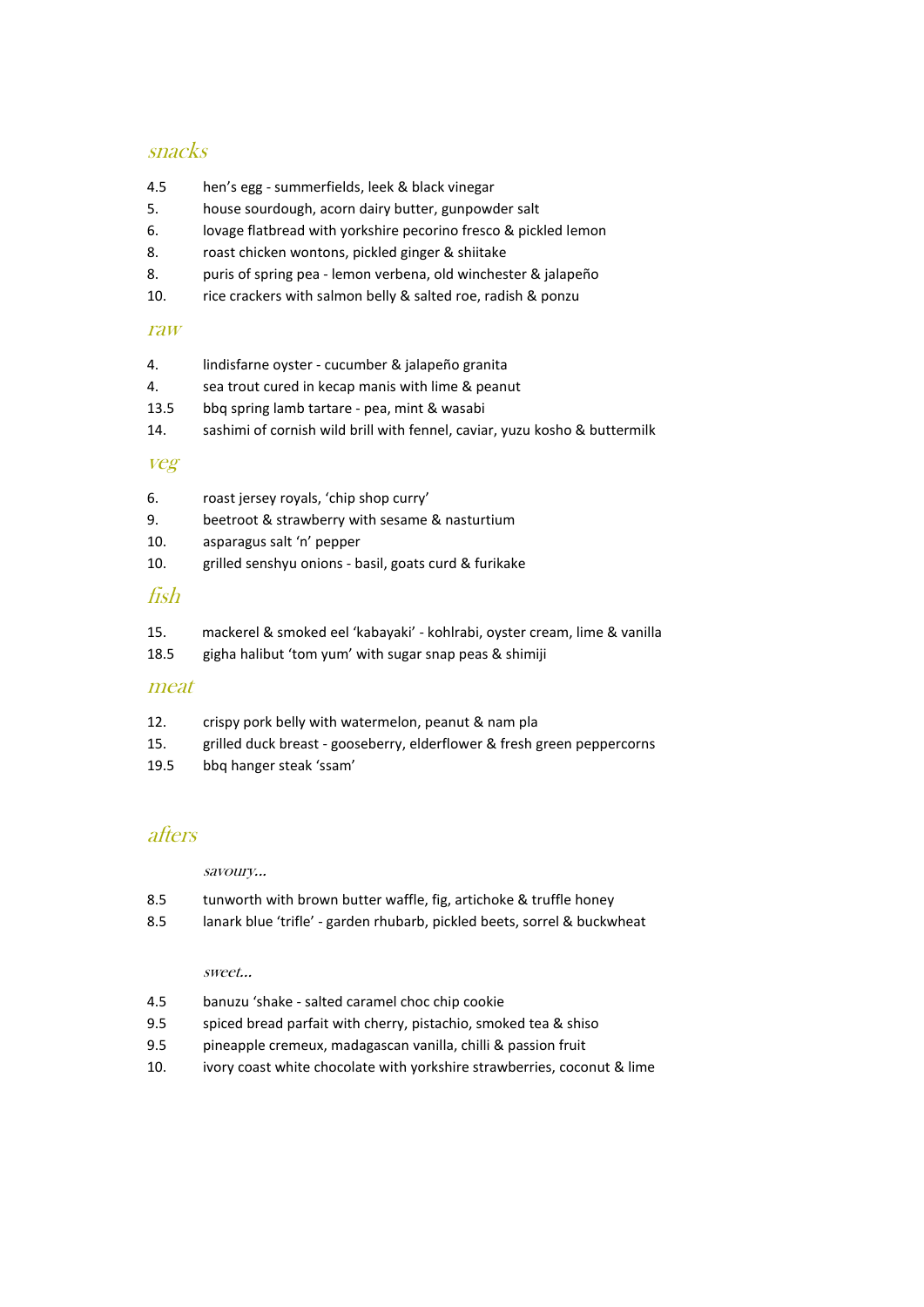

(125ml) (375ml) (750ml)  $sparkling...$ 

|  |  | 7. / - / 35. durello spumante, palladiano, monti lessini, italy, NV             |
|--|--|---------------------------------------------------------------------------------|
|  |  | 12. / - / 60. classic cuvee, furleigh estate, dorset, england, 2017             |
|  |  | $\frac{1}{2}$ / - / 80. brut premier cru, forget-brimont, champagne, france, NV |
|  |  | - / - / 95. classic cuvee brut, hoffmann & rathbone, east sussex, england, 2014 |

## white…

## *'crisp & dry'*

| 5.2 / 13. / 26. ugni blanc/colombard, les roulants, languedoc, france, 2020          |
|--------------------------------------------------------------------------------------|
| 6.4 / 16. / 32. 'signor vino' vermentino, mino & co, barossa valley, australia, 2021 |
| 8.8 / 22. / 44. culver hill, woodchester valley, cotswolds, england, 2019            |
| 12. / - / 60. sancerre, domaine jean-paul balland, loire, france, 2020               |

### *'aromatic & zesty'*

| 6. / 15. / 30. adobe gewurztraminer, emiliana, rapel valley, chile, 2020 |
|--------------------------------------------------------------------------|
| 7.2 / 18. / 36. gruner veltliner, domaine krems, kremstal, austria, 2020 |
| 9.6 $/$ - $/$ 48. wurzer, seifried, nelson, new zealand, 2019            |
| 15. $/$ - $/$ 75. cometa, planeta, sicily, italy, 2019                   |

### *'full & rich'*

| 6.8 / 17. / 34. viognier reserva, casa silva, colchagua, chile, 2020   |
|------------------------------------------------------------------------|
| 8.4 / 21. / 42. 'entrepenas' rioja blanco, mitarte, rioja, spain, 2020 |
| 13. / - / 65. chardonnay, nielson, santa barbera, usa, 2019            |

## orange…

| 8. / 20. / 40. bel a ciao, olivier cazenave, atlantique, france, 2020 |
|-----------------------------------------------------------------------|
| 11. / - / 55. saroto branco, arribas, tras-os-montes, portugal, 2019  |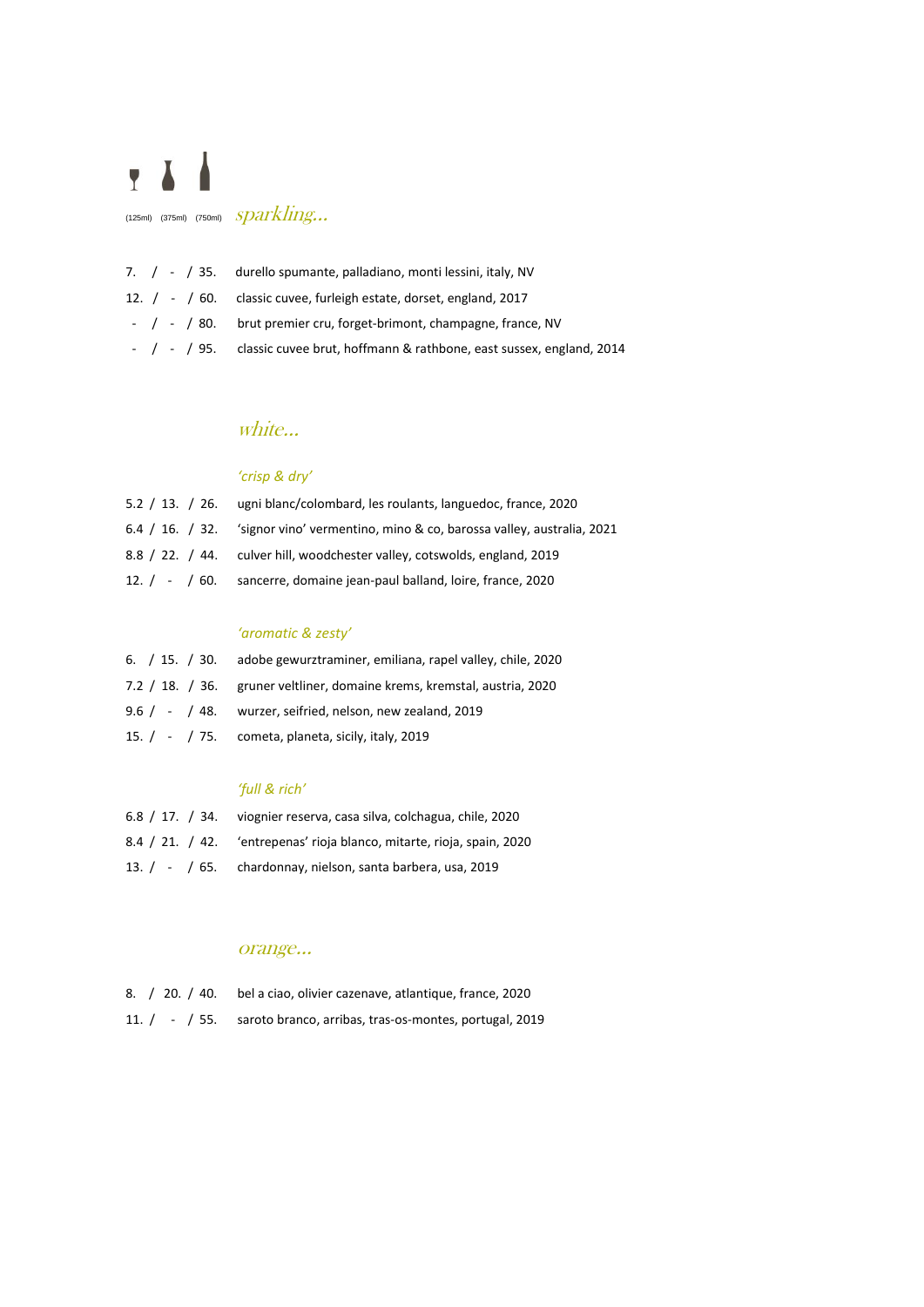# $\overline{Y}$

(125ml) (375ml) (750ml)  $TOSC...$ 

| 6.4 / 16. / 32. pinot noir rose, chateau burgozone, cote du danube, bulgaria, 2021 |
|------------------------------------------------------------------------------------|
| 8. / 20. / 40. 'le clos', domaine nizas, languedoc, france, 2020                   |
| 10. / - / 50. cinsault rose, massaya, bekaa valley, lebanon, 2019                  |

## red…

## *'light & fruity'*

| 7.2 / 18. / 36. beaujolais villages, les pivoines, beaujolais, france, 2020         |
|-------------------------------------------------------------------------------------|
| 8.8 / 22. / 44. songlines grenache, magpie estate, barrossa valley, australia, 2019 |
| 13. $/$ - $/$ 65. pinot noir, sharpham, east devon, england, 2020                   |

### *'smooth & layered'*

| 5.6 / 14. / 28. | 'terra boa' old vine tinto, bacalhoa, beiras, portugal, 2019                    |
|-----------------|---------------------------------------------------------------------------------|
|                 | 7.2 / 18. / 36. petit pinotage, ken forrester, stellenbosch, south africa, 2020 |
|                 | 12. / - / 60. The scompuertas' criolla, durigutti, mendoza, argentina, 2020     |

### *'big & juicy'*

| 6.4 / 16. / 32. hopes end, angoves, renmark, south australia, 2018         |
|----------------------------------------------------------------------------|
| 8. / 20. / 40. lodi zinfandel, cline cellars, california, usa, 2019        |
| 15. / - / 75. cerasuolo di vittoria, valle dell'acate, sicily, italy, 2017 |

 $\sum_{(50\text{m}1)}$  (250ml)  $SWect...$ 

| 5. / 22. | 'rabbit' dry white port, niepoort, douro, portugal, NV                          |
|----------|---------------------------------------------------------------------------------|
| 5. / 22. | sauternes, ginestet, bordeaux, france, 2018                                     |
| 6. / 28. | 'a grower's touch' botrytis semillon, mino & co., mclaren vale, australia, 2013 |
| 6. / 28. | cuvee auslese, kracher, burgenland, austria, 2018                               |
| 6.5/32.  | plum sake, akashi tai, hyogo, japan, NV                                         |
|          | 6.5 / 32. late harvest malbec, susana balbo, mendoza, argentina, 2019           |

we are proud to source our wines from the following suppliers…

field & fawcett, york

barrique fine wines, york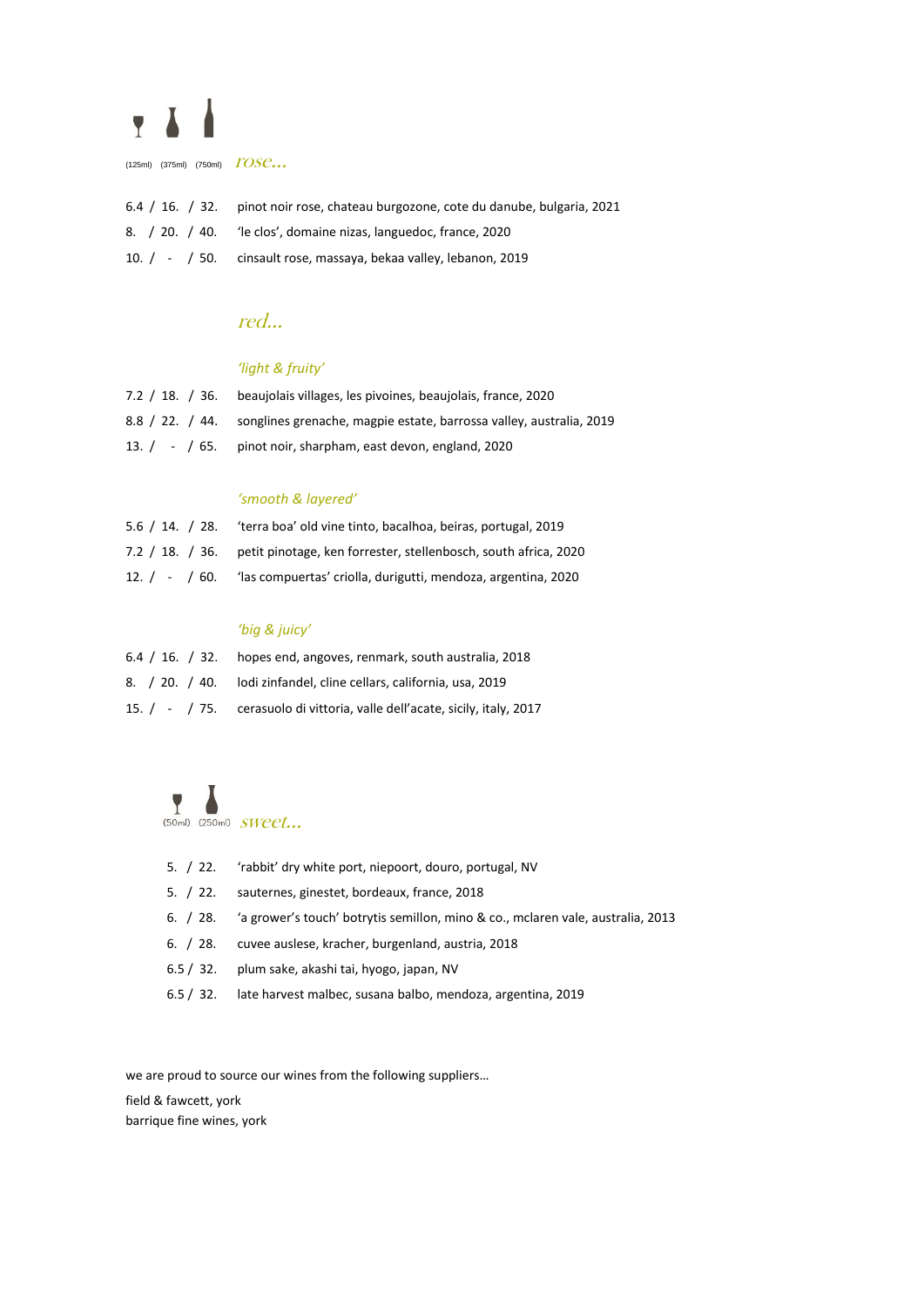ales...

- 5.5 magic rock 'high wire grapefruit' huddersfield, 330ml, 5.5% **pale**
- 5.5 cold bath brewing co. pale ale harrogate, 330ml, 3.8% **pale**
- 6. treboom 'kettle drum' shipton, 500ml, 4.3% **best bitter**
- 6. six degrees north 'wanderlust' laurencekirk, 330ml, 4.6% **wheat**
- 6.5 roosters 'baby-faced assassin' knaresborough, 330ml, 6.1% **ipa**
- 6.5 yeastie boys 'pot kettle black' berkshire, 330ml, 6% **porter**

sharing bottle….

20. wild beer 'ninkasi' somerset, 750ml, 9% **saison**

### lager & cider...

5.5 asahi japan, 330ml, 5.2% **lager** 5.5 freedom 'pils' staffordshire, 330ml, 4.4% **pilsner** 6. thornbridge 'lukas' bakewell, 330ml, 4.2% **gf lager** 5.5 severn cider 'medium sparkling' newnham, 330ml, 5.8% **cider** 6.5 thornborough 'yorkshire cider'

seasonal cocktails...

north yorks, 330ml, 6.5% **dry cider**

- 10. **yorkshire dales spiced rum** *milk punch, grapefruit, lapsang*
- 10. **awamori sake** *oleo saccharum, ginger, vermouth*
- 10.5 **lemon thyme vodka** *strawberry, honey, fizz*
- 10.5 **skosh smoked & spiced gin** *elderflower, jasmine*